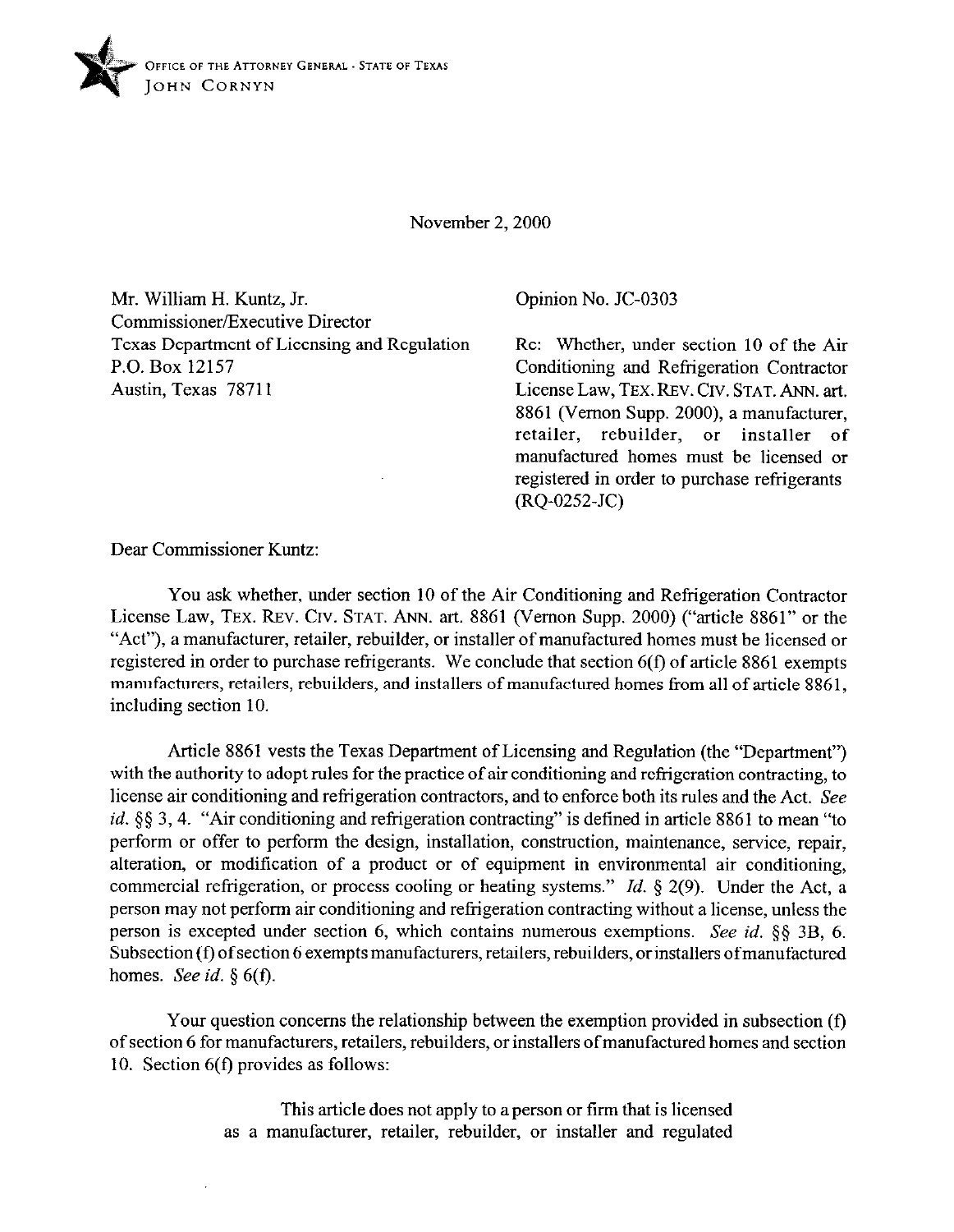pursuant to the Texas Manufactured Housing Standards Act (Article 5221f, Vernon's Texas Civil Statutes) and that engages exclusively in air conditioning and refrigeration contracting for manufactured homes provided that the installation of air conditioning components at the site where the home will be occupied is performed by a person licensed under this Act.

*Id.* § 6(f). Section 10 of the Act provides that a person may not purchase refrigerants or equipment containing refrigerants unless the person is licensed under the Act or a municipal ordinance or holds a certificate of registration with the Department. See id. § 10(a)-(f). Section 10 contains two exemptions. First, a purchaser may purchase refrigerants "if that person's use is exempt under Section  $6(a)(1)$ ,  $(3)$ ,  $(5)$ ,  $(6)$ , or  $(7)$  of this Act if the person is authorized to do so under other state or federal law and is not required to provide to a seller evidence of the exemption." *Id. 5* 10(g). In addition, section 10 does not apply to persons exempt under section 6(a)(3), (5), or (7). See *id. § 10(i).* 

You ask whether section 6(f) exempts manufacturers, retailers, rebuilders, or installers of manufactured homes from all of article 8861, including section 10, or whether the language in section 10 specifically excepting certain persons from its scope preempts the general language in section  $6(f)$ .<sup>1</sup> We believe that the former construction of sections 6 and 10 is correct.

Sections 6 and 10 are both part of article 8861. On its face, subsection (f) of section 6 exempts manufacturers, retailers, rebuilders, or installers of manufactured homes from article 8861 in its entirety: "This *article* does not apply to . . . ." TEX. REV. CIV. STAT. ANN. art. 8861, § 6(f) (Vernon Supp. 2000) (emphasis added). This is in contrast to section 6(a), which exempts certain persons from the Act, "[elxcept as provided by *Section 10 of this Act." Id.* 5 6(a) (emphasis added).

Furthermore, no provision in section 10 indicates that the section 6(f) exemption is not applicable to the restrictions regarding the purchase of refrigerants. Although section 10 does provide certain exemptions for persons who fall within section 6(a), that is because, as we have seen, section 6(a) specifically provides an exemption to the Act, "[e]xcept as provided by Section 10." *Id.* These exemptions in section 10 do not suggest that all exceptions from section 10 must be specifically spelled out in section 10 and may not be found elsewhere in article 8861.

In sum, we conclude that manufacturers, retailers, rebuilders, and installers of manufactured homes who are exempted from article 8861 by section 6(f) are not subject to section 10 of article 8861. The section 6(f) exemption is limited to a person or firm that is licensed as a manufacturer, retailer, rebuilder, or installer and regulated pursuant to the Texas Manufactured Housing Standards Act and engages exclusively in air conditioning and refrigeration contracting for manufactured

<sup>&</sup>lt;sup>1</sup>See Letter from Mr. William H. Kuntz, Jr., Commissioner/Executive Director, Texas Department of Licensing and Regulation, to Honorable John Comyn, Texas Attorney General at 2 (June 29, 2000) (on tile with Opinion Committee).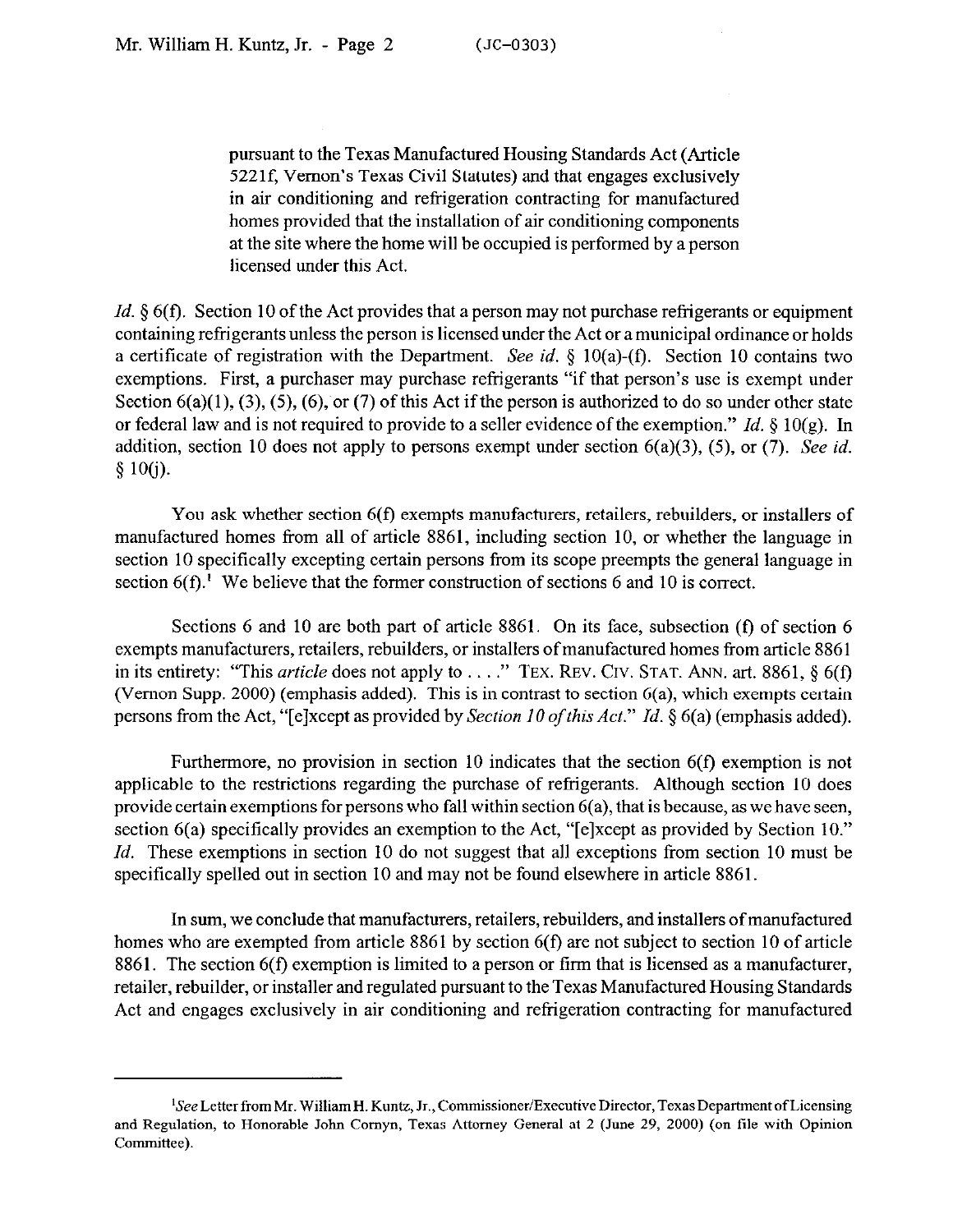homes. See *id.* § 6(f). Furthermore, the exemption does not apply to the installation of air conditioning components at the site where the home will be occupied. See *id.* 

Because we believe that the answer to your question is plain from the face of article 8861 and that sections 6 and 10 are not in conflict, we need not examine the statute's legislative history or resort to rules of statutory construction for reconciling conflicting provisions. See *Saint Luke's Episcopal Hosp.* v. *Agbor,* 952 S.W.2d 503, 505 (Tex. 1997) ("When a statute is clear and unambiguous, courts need not resort to rules of construction or extrinsic aids to construe it, but should give the statute its common meaning. The Legislature's intent is determined from the plain and common meaning of the words used.") (citations omitted). Moreover, the 1998 letter opinion you mention in your query addressing sections 6 and 10 is not relevant. This office issued that letter in February 1998 and later withdrew it.<sup>2</sup> Sections 6 and 10 were significantly amended by the Seventy-Sixth Legislature in 1999.<sup>3</sup> We address your question in light of article 8861 as it is presently written.

Finally, we note that section 10(b) provides that "[e]ach person who purchases, sells, or uses a refrigerant in this state shall comply with the requirements of the federal Clean Air Act and the federal administrative rules adopted under that Act," TEX. REV. CIV. STAT. ANN. art. 8861, § 10(b) (Vernon Supp. 2000), and requires the Department to regulate the use and sale of refrigerants consistent with those requirements, see *id.* It is for the legislature to amend article 8861 if the section 6(f) exemption is broader than that body intended or federal law permits.

<sup>&</sup>lt;sup>2</sup>See Letter from Sarah J. Shirley, Chair, Opinion Committee, to Honorable Carlos Truan, Chair, Committee on International Relations, Trade and Technology, Texas State Senate (June 10,199s) (withdrawing Letter Opinion No. 98.010) (on tile with Opinion Committee).

<sup>&</sup>lt;sup>3</sup> Act of May 26, 1999, 76th Leg., R.S., ch. 7636, 1999 Tex. Gen. Laws 3346; Act of May 21, 1999, 76th Leg., R.S., ch. 849, 1999 Tex. Gen. Laws 3515; Act ofMay 30, 1999,76th Leg., R.S., ch. 1407, 1999 Tex. Gen. Laws 4755.